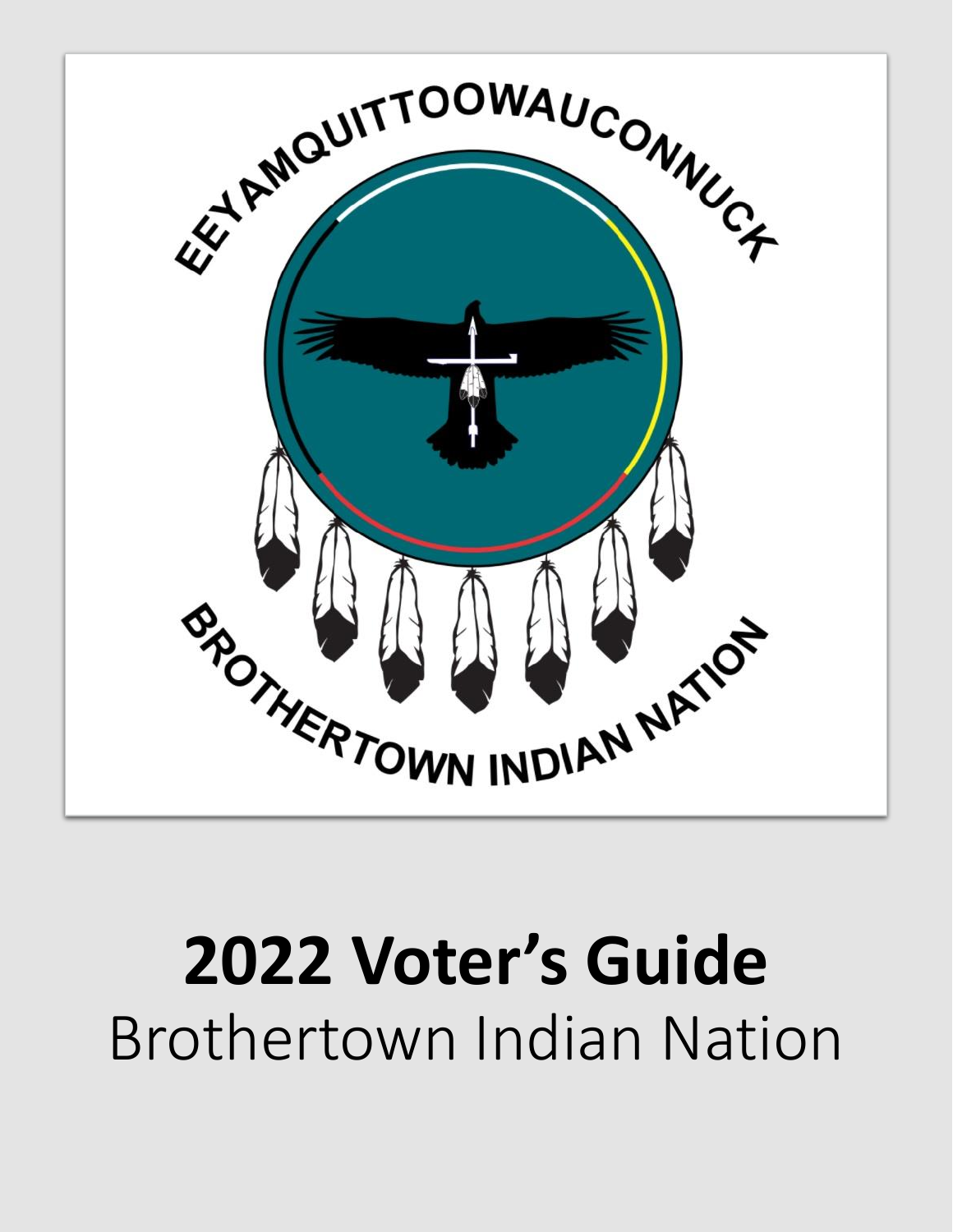

### **2022 Tribal Election**

**Saturday, May 21, 2022 10:00 AM – 1:00 PM Brothertown Community Center**

While not everyone is able to serve as an officer, be a council member or on a committee, there is something each and every adult member 18 years or older in our Brothertown tribe can do, and that is to **VOTE** at our annual election. By voting, it shows that we care enough about our tribe to take the time to vote for those members who will help our tribe move forward.

If you would like to run for a position in a future election, please contact one of the Election Committee members listed below.

If you have questions regarding the election, you can contact the following members of the Election Committee:

Linda Shady (920-375-6256) **Ishady@brothertownindians.org** Raven DeLange (608-295-2105) [ms.ravende@yahoo.com](mailto:ms.ravende@yahoo.com) Shaun Nadolny (414-403-3339) [shaunnadolny@hotmail.com](mailto:shaunnadolny@hotmail.com)

#### **2022 Seats Up for Election - Chair, Treasurer, Councilmember, and Peacemaker**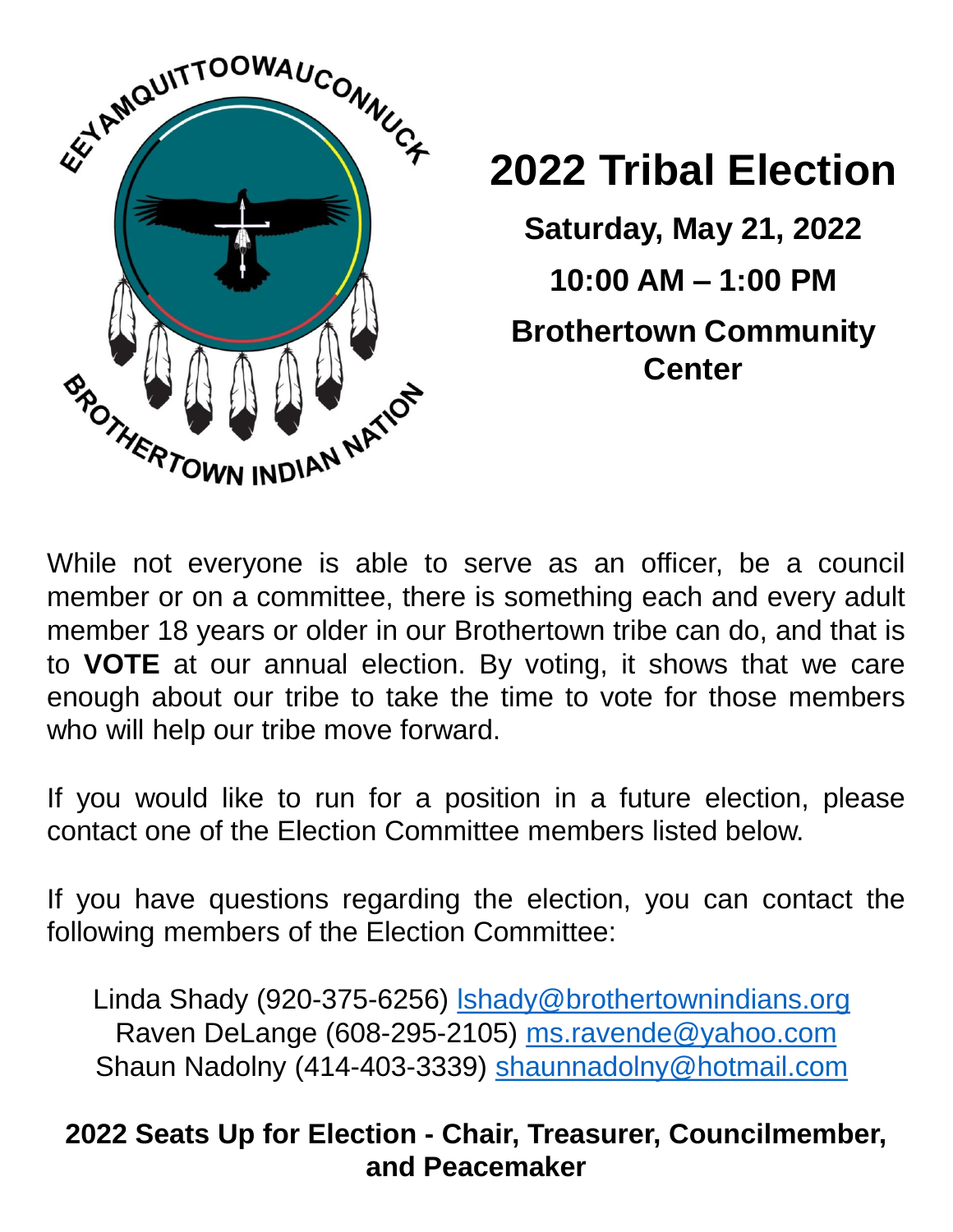# Chairperson

(Three Year Term)

#### *Richard Schadewald*

Federal restoration of our Brothertown Indian Nation sovereignty will be my number one goal as your Chairperson. I have many years of political experience in Wisconsin government having been first elected to the Brown County Board of Supervisors in 1984. I would use my many contacts at the local, state and federal level to build the political in coalition we will need to get federal approval of our restoration bill proposal.

Secondly as Chairperson, I would work to bring back the Veterans recognition groups we had during my previous terms as Chairperson 2007-2013. We need to properly recognize all our current and past military service tribal members and their families.

Thirdly, I will work to rebuild the communication and contact systems needed to establish contact on a more regular basis between the Tribal Council and all tribal members. We will need all Tribal members to participate to make our restoration effort successful.

Finally, I am a proud member of the Brothertown Indian Nation as are my children and hopefully, someday, my grandchildren will be too.

#### *Phyllis Tousey*

I've been coordinating our Tribe's efforts to be restored to a federally recognized Indian Tribe. My work on the Planning, Coordinating and Review Team (PCR) along with Chairman Fowler and Vice chair Ryan has been successful in promoting more participation from current and former Council members and membership at large. If elected I will continue a strategy of using teams of Tribal members to build support for restoration within Wisconsin's state and local government with the goal of having a "Bill for Restoration" presented to Congress in the near future. The same team strategy will be used across the country again to gain national Congressional support for restoration.

Over the years many members of my family held leadership positions within the Tribe. Some of you may remember my father Philip G. Tousey who served as Vice-tribal Chairman. I also served on the Council in the past. Now that I'm semi-retired from my law firm after 25 years of practicing law in Indian Country I have more time to devote to achieving restoration.

I would appreciate your vote. Thank you.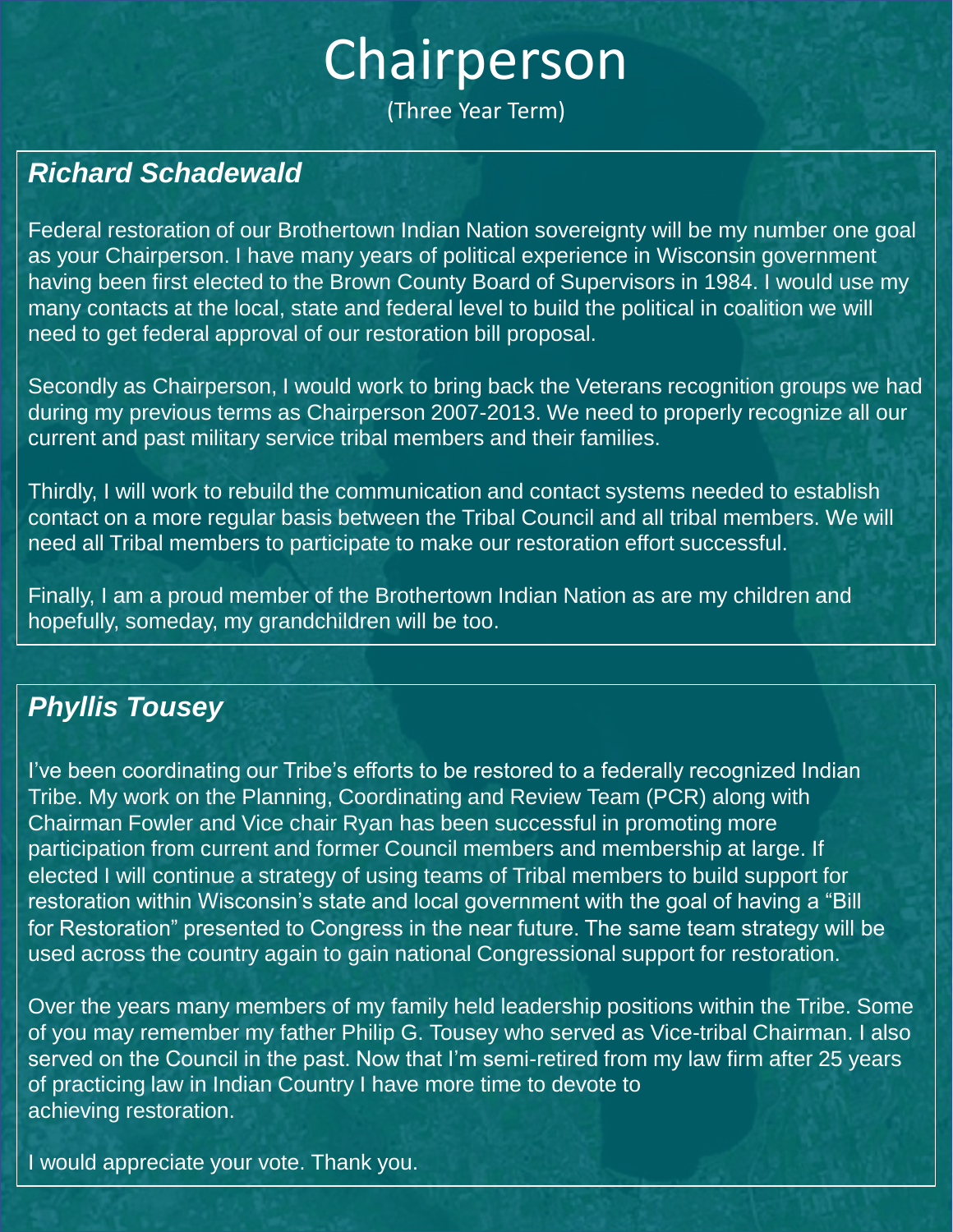### **Treasurer**

(Three Year Term)

#### *Michelle Wood*

My name is Michelle Wood, granddaughter of Vern Mathers and I'm running for my third term as the treasurer. I started volunteering with Bingo about 10 years ago in an effort to learn more about the Indian Nation. I attended summer picnics as a kid with my grandparents and studied our tribe in junior high school as my grandfather shared his knowledge. I've volunteered with many different local fundraisers and participate in the annual water walk. I've helped organize our adopt a highway cleanup and cemetery care taking in Brothertown and Calumet County, as well as cleaning up at our land parcel. I assist in the craft store with getting items packaged for shipping and posting on media sites. I'm choosing to run again because i know there is so much more to learn about my heritage and this keeps me involved. My background as an accountant and experience in nonprofits allows me to help with the financial activity and reporting requirements without having to pay a third party service. I grew up in the Fond du Lac area and am able to assist at local events and have continuous contact at the community center.

## Peacemaker

(Five Year Term)

#### *Greg Wilson*

I would like to continue as a Peacemaker for our Tribe. Since being elected, we have had a complete turnover in those acting in the capacity of Peacemaker. We have a good dedicated group at this time and I would be proud to continue to be part of the process with them. I have strong Brothertown roots - through Grandma, I come from the DeGroat-Johnson-Welch-Moore-Skeesuck families. Through Grandpa, my ancestors are Baker-Sampson-Dick families.

I have been honored to serve and feel there is more to do. I would appreciate your vote.

Thank You.